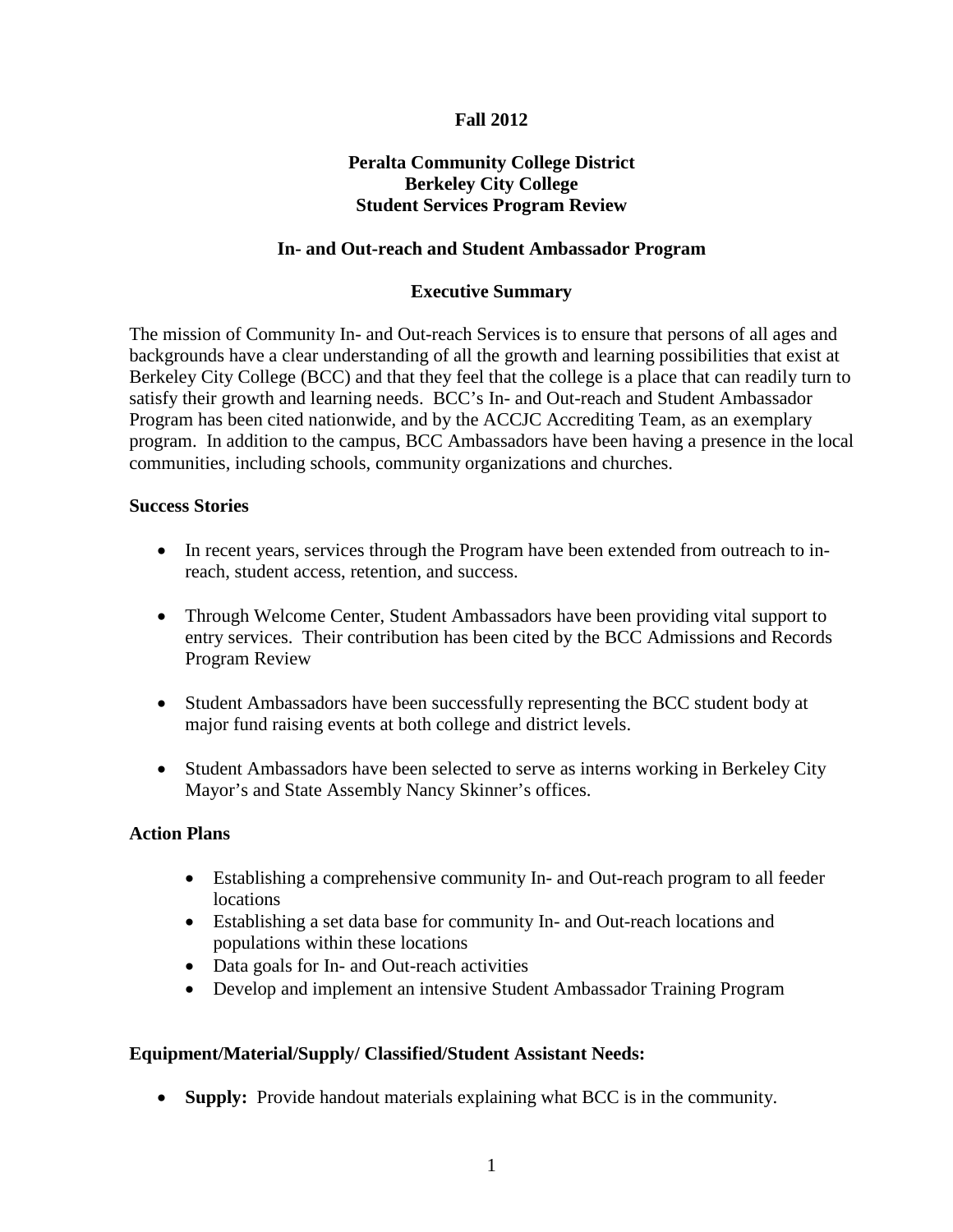- **Space:** Provide space where materials can be stored when visiting local partners and conduct In- and Out-reach activities. The space is further needed due to the growing number of student ambassadors and local requests for BCC information and tour.
- **Budget**: Consistent budget to finance BCC In- and Out-reach program. Currently the office budget is partially funded by the District and the College. However, the funding has been extremely unstable and continuously changing. This challenge has made the office planning challenging.

## **Introduction**

The primary objective of Berkeley City College (BCC) Community In- and Out-reach Services program is to assure the quality of the college's partnership with the community, one that reflects both prospective and current student needs and encourages student success. It is a systematic process for the collection, analysis and interpretation of data concerning this program and its services. Recommendations for this program will be linked and incorporated into the entire BCC strategic planning process, and decisions concerning schedule proposals, services changes, budget development, and hiring practices.

As part of the BCC Student services program reviews, program review for In- and Out-reach will be completed every three years. It intends to support and complement the completion of annual plans required of each office and the college as a whole.

# **Program Review Narrative**

# **I. Background Information**

A. Describe:

The mission of Community In- and Out-reach Services is to have a presence in the local communities, including schools, community organizations and churches. The involvement in the community is one of ensuring that persons of all ages and backgrounds have a clear understanding of all the growth and learning possibilities that exist at Berkeley City College and that they feel that the college is a place that can readily turn to satisfy their growth and learning needs.

*There are currently 8 schools that are served: Berkeley High School (population 3600), Albany High School (population 1200); Emery High School (population: 300); Berkeley Technical Academy (population: 200); McGregor High School (population: 150); King Middle School, Willard Middle School and Longfellow (populations not known).*

However, K-12 schools in non-BCC service areas have been requesting for support and partnership building.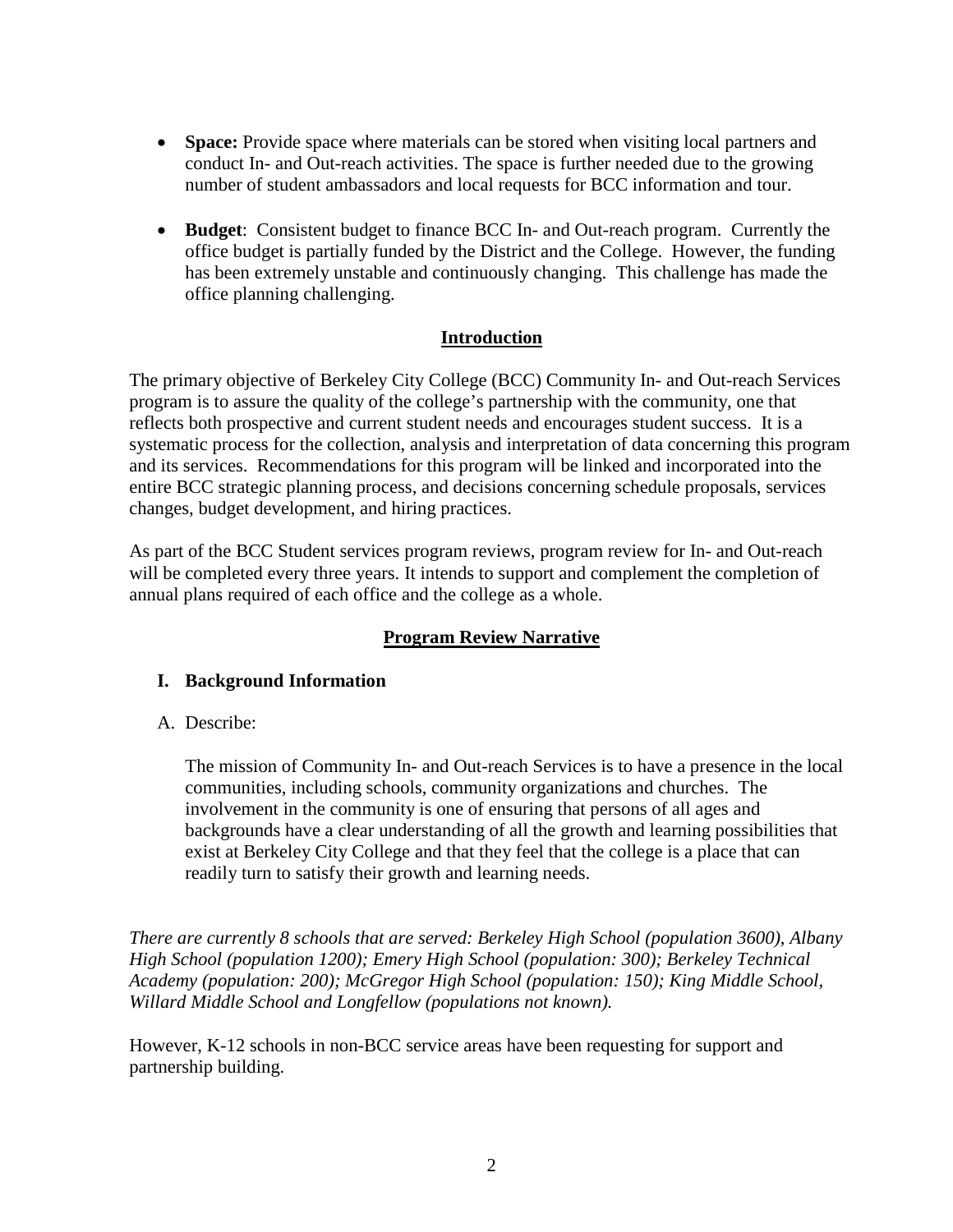B. How do you know that the program is meeting its goals? What are the indicators that measure your present goals? What are expected results of these indicators?

| <b>GOAL</b>                                                                                                                      | <b>HOW IS THE GOAL</b><br><b>MEASURED</b><br>(INDICATORS) | <b>WHAT ARE EXPECTED</b><br><b>OUTCOMES</b>                           |
|----------------------------------------------------------------------------------------------------------------------------------|-----------------------------------------------------------|-----------------------------------------------------------------------|
| Establishing a<br>(1)<br>comprehensive<br>community In- and<br>Out-reach program to<br>all feeder locations                      | In- and Out-reach program for<br>each feeder locations.   | Positive outcome and<br>constructive feedbacks from<br>user's survey. |
| (2) Establishing a set data<br>base for community<br>In- and Out-reach<br>locations and<br>populations within<br>these locations | Tracking system will be<br>established                    | Positive outcome and<br>constructive feedbacks from<br>user's survey. |
| (3) Develop and implement an<br>intensive Student Ambassador<br><b>Training Program</b>                                          | Training development and<br>implement plan                | Ambassadors will be well<br>selected and trained.                     |

# **III. Student Performance and Feedback**

**IV. Program Effectiveness**- (How do you know that your program/service/ department are effective?)

The strength of the community In- and Out-reach Program lies in the in-depth connection with the In- and Out-reach Specialist that has developed with many sectors of the local communities, including middle and high school personnel, faith-based community, city government, and the business community. Another important strength of the program is the personal contact that the Berkeley City College Student Ambassador's enact with the student body of the different middle and high school feeder sites.

The success of this program has established pipeline that has enabled BCC to have phenomenal growth.

## **V. Service Area Outcomes/Student Learning Outcomes**

The program's SLO is published online at [http://www.berkeleycitycollege.edu/wp/student\\_service\\_programs/files/2011/08/Inoutreachslos.](http://www.berkeleycitycollege.edu/wp/student_service_programs/files/2011/08/Inoutreachslos.pdf) [pdf](http://www.berkeleycitycollege.edu/wp/student_service_programs/files/2011/08/Inoutreachslos.pdf)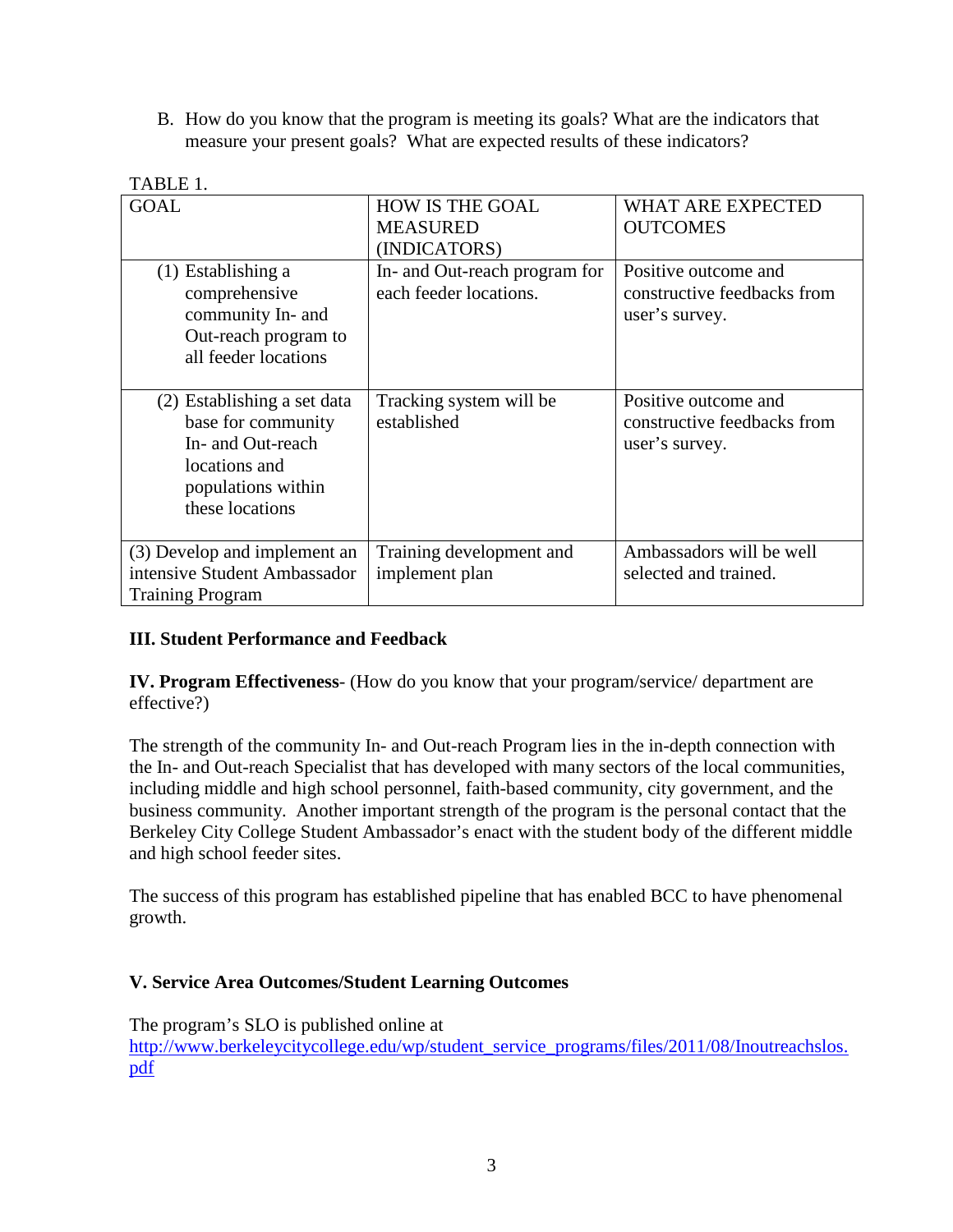SLOs are developed for two different audiences: Student Ambassadors and Community Events Participants.

In Fall 2012, the two sets of survey have been administered. Please see findings and recommendations below.

Four SLOs were selected to measure the program impact on Student Ambassadors:

## Information competency

Understand more about programs and services available at BCC Understand more about some specially designed programs e.g., DSPS, EOPS, PACE, to assist prospective and current students to meet their education needs

## Communication

Be able to effectively speak in front of public Improve my listening skills and provide adequate answers to those who need our services

Diversity

Appreciate people from diverse background

## Interpersonal skills

My interpersonal skills when working with my ambassador peers and others



#### Recommendations:

Student Ambassadors need comprehensive training to receive information about the college and various programs

Student Ambassadors believe that "improvement" of the program is much needed. BCC will communicate with all Student Ambassadors to specify areas in need of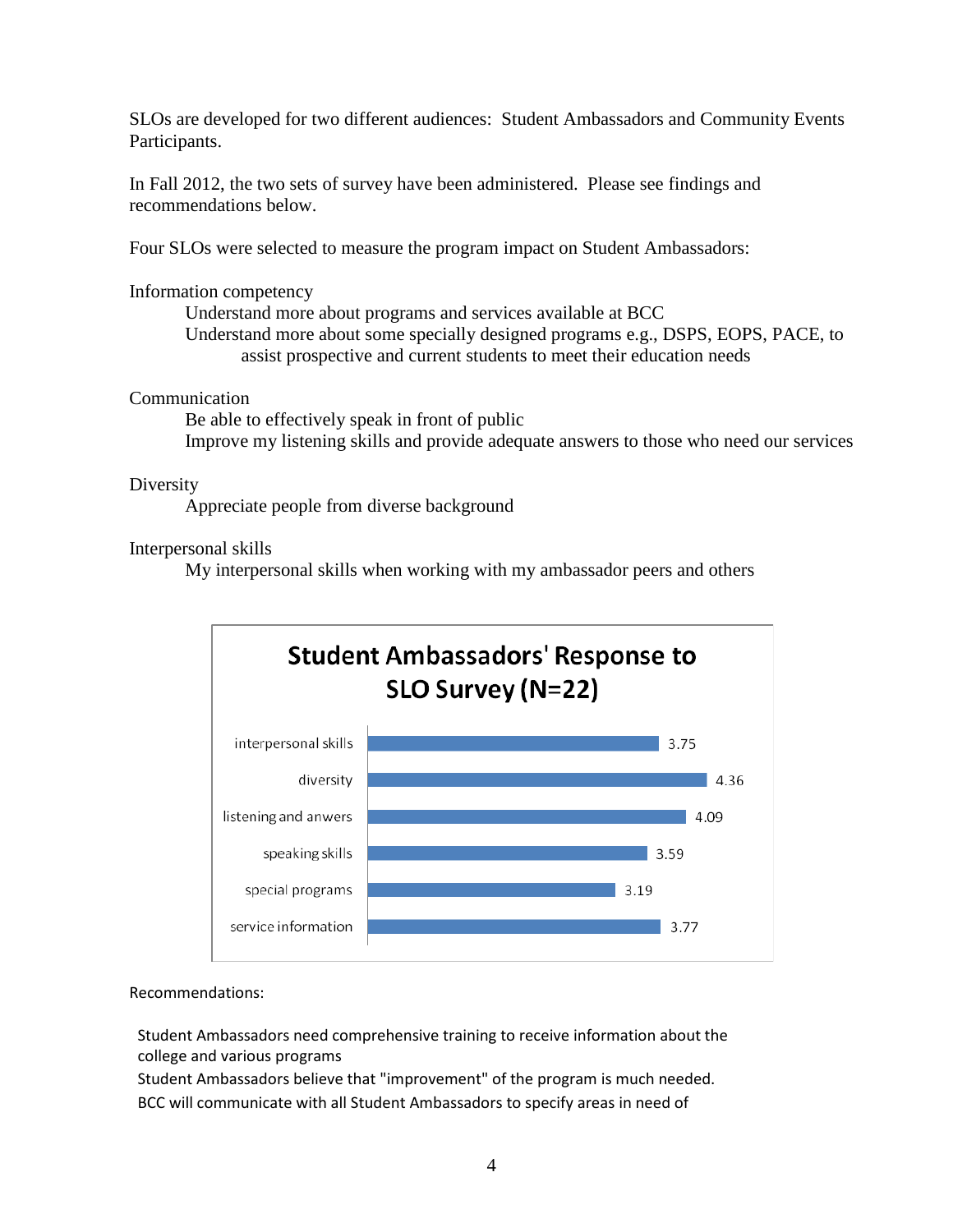improvement.

Similarly, four SLOs are assessed for event participants:

### Information competency

Understand more about programs and services available at BCC Understand more about the nature and mission of community colleges in general

### Critical thinking

Be able to think critically about making my choice of college

### Communication

Ask more questions to enhance my understanding about BCC/community colleges

### Personal responsibility

Learn that it is my responsibility to follow through college application process



#### Recommendations:

keep the answers short and direct ask the question at least twice or clarify it provide more detailed news such as applications etc.

**VI. ACTION PLAN:** Using the results of the data collected and discussed in this program review, identify: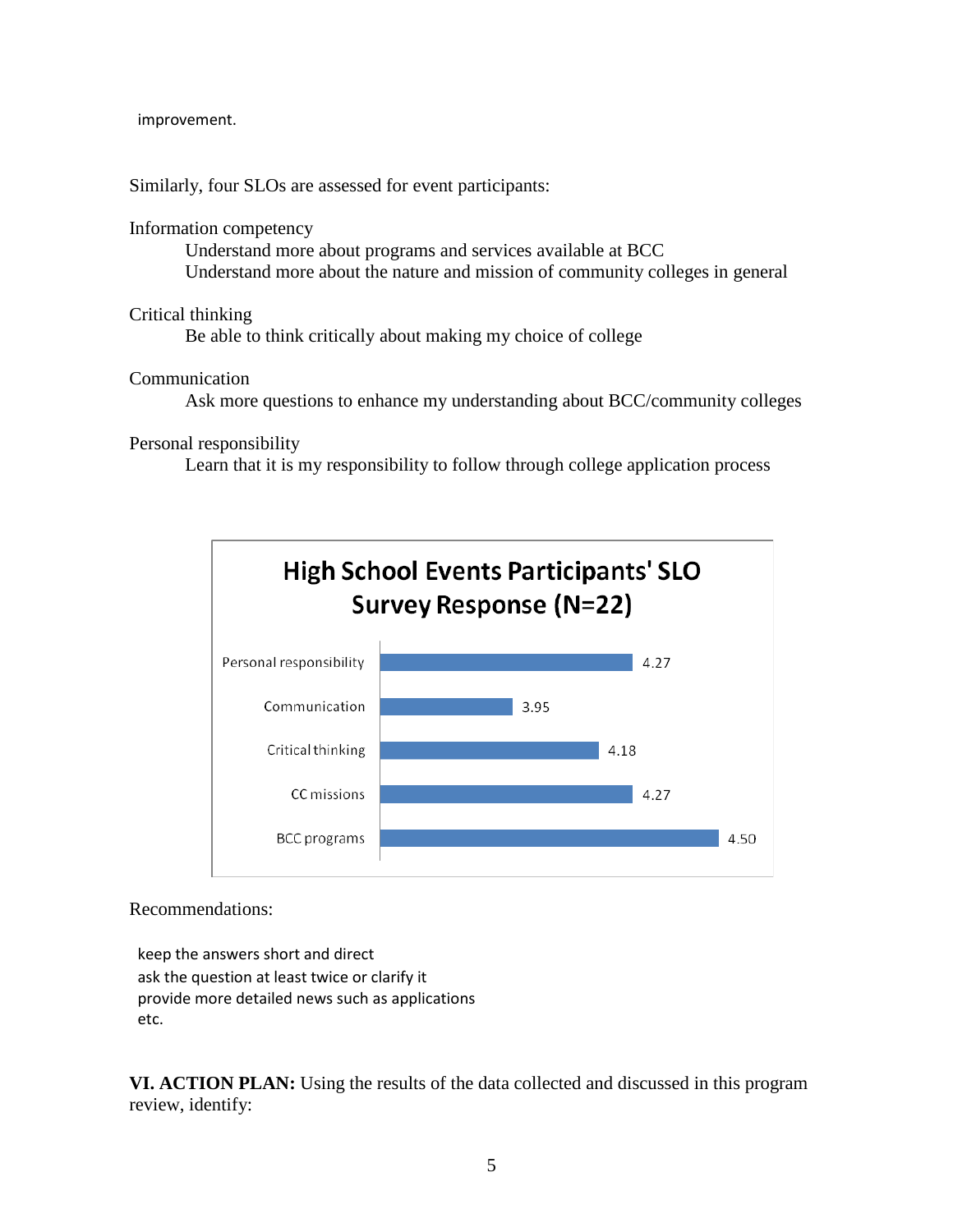- A. The future needs of the program/service area.
- B. The future goals and methods of assessment of the program/service area, including student learning outcomes service area outcomes.
- C. The strategies and actions to be taken by the program/service area over the next six years to strengthen the program and meet the strategic goals of the program and the college.
- D. The support needed by the program/service area in order to address issues resulting from the self-study.

The action plan is divided into 4 areas:

- Establishing a comprehensive community In- and Out-reach program to all feeder locations
- Establishing a set data base for community In- and Out-reach locations and populations within these locations
- Data goals for In- and Out-reach activities
- Develop and implement an intensive Student Ambassador Training Program

Action Plan 1:

- Establish a list of all feeder locations (high schools and middle schools, churches, community organizations, etc)
- Establish a contact person list for all feeder locations
- Establish a list of outreach activities to be completed according to each outreach location
- Establish a calendar of outreach activities to be completed according to each outreach location
- Work with faith-based churches
- Work with city governments to do outreach activities to special community groups

Action Plan 2:

- Get baseline for past 2 years of concurrent enrollment high school students
- Get data for past 2 years of freshman enrolled in fall semester following high school graduation by high schools

Action Plan 3:

• To establish a database of students in the ambassador program transferring to a four year college

• Establish a percentage of student ambassadors in a successful transfer program Action Plan 4:

• A comprehensive training manual will be developed for student ambassadors, including defined areas for training in basic skills and retention

# **Equipment/Material/Supply/ Classified/Student Assistant Needs:**

• **Supply:** Provide handout materials explaining what BCC is in the community.